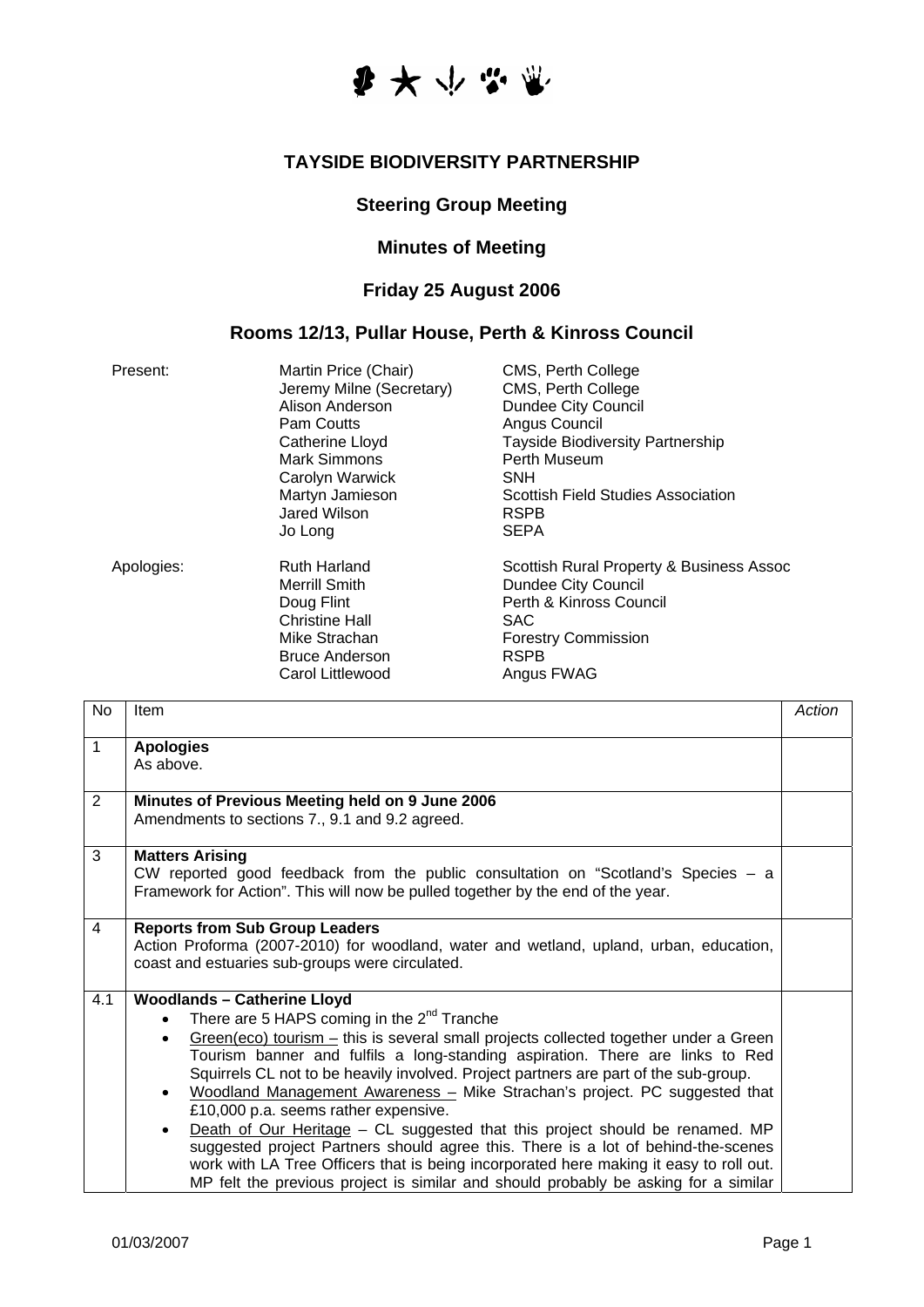|     |           | amount of money (i.e., £2000 p.a.).                                                                                                                                            |            |
|-----|-----------|--------------------------------------------------------------------------------------------------------------------------------------------------------------------------------|------------|
|     |           | <b>ACTION:</b> Clarify this last point with Mike Strachan<br>Management of Non-Timber Forest Products (NTFP) – project aimed at the                                            | MS/CL      |
|     |           | Breadalbane area. NTFP increases the value of standing forest.                                                                                                                 |            |
|     |           | Red Squirrel Conservation - FC have offered £10,000 towards the cost of a Tayside                                                                                              |            |
|     |           | Project Officer. The project brings together many people and there is a need to get                                                                                            |            |
|     |           | the Project Officer in place as soon as possible.                                                                                                                              |            |
|     |           | Veteran Tree Initiative/Survey - MP asked how this differs from Death of Our<br>Heritage? CL replied that this project involves an all-encompassing survey of veteran          |            |
|     |           | trees whereas the other project is about communication and awareness-raising. CW                                                                                               |            |
|     |           | suggested that 'Wood Pasture' could make a better focus with stronger links to the                                                                                             |            |
|     |           | LBAP and help differentiate it from the other project. CW also raised general                                                                                                  |            |
|     |           | question of how sub-groups are to be involved in the specialised FC-led projects. AA                                                                                           |            |
|     |           | felt that the links to priority species in these projects was not clear enough. JW<br>pointed out that it is not possible to assess this question until Species Priorities are |            |
|     |           | agreed.                                                                                                                                                                        |            |
|     |           | <b>ACTION:</b> Cross-reference projects to LBAP                                                                                                                                | <b>CL</b>  |
|     |           | Tayside wildlife tree project - this focuses on fruiting and nutting trees. It is small,                                                                                       |            |
|     |           | concrete and easy. The PKC and AC Tree Officers are keen to be involved.                                                                                                       |            |
|     |           | Postcards will be published of the different trees and posters produced to involve the                                                                                         |            |
|     |           | public and schools.<br><b>ACTION:</b> Suggest adding 'community awareness' element to proposal                                                                                 | <b>CL</b>  |
|     |           | Woodland grazing - this is happening elsewhere in Scotland and Tayside needs to                                                                                                |            |
|     |           | catch up. Farming community will be involved. MP suggested that the SMART                                                                                                      |            |
|     |           | targets need to be extended and reference could be made to UKBAP 'Wood Pasture'                                                                                                |            |
|     |           | and Juniper could also be included.<br><b>ACTION:</b> Suggest including Juniper in project.                                                                                    | MS/CL      |
|     |           |                                                                                                                                                                                |            |
| 4.2 |           | <b>Farmlands</b> – nothing submitted as yet due to holiday and bereavement                                                                                                     |            |
|     | $\bullet$ | CW highlighted need for sub-group priorities to be agreed by mid-September to be                                                                                               |            |
|     |           | included with the TBP Business Plan. Project headings will be sufficient for                                                                                                   |            |
|     | ٠         | submission to SNH.<br>MP stressed need for Farmland sub-group to meet soon.                                                                                                    |            |
|     |           | Deadline of 11 September agreed for all project headings to be confirmed with CL (to                                                                                           | <b>ALL</b> |
|     |           | pass to CW by 15 September at the latest).                                                                                                                                     |            |
| 4.3 |           | <b>Uplands - Martyn Jamieson</b>                                                                                                                                               |            |
|     |           | Next meeting in November                                                                                                                                                       |            |
|     |           | Joint Juniper Day with Woodland sub-group postponed due to lack of interest.                                                                                                   |            |
|     |           | Highland Tayside Paths Restoration Project - very early stage of development. Not                                                                                              |            |
|     |           | spoken to existing players yet.                                                                                                                                                |            |
|     |           | Arctic Alpine Plant Regeneration Project - CW stated that SNH is doing this already.<br>Not clear what this project will add to that.                                          |            |
|     | $\bullet$ | Calcareous grassland project - Farmland sub-group collaborating. MP enquired                                                                                                   |            |
|     |           | about potential for TBAF funding. CL thought there would be problems with double-                                                                                              |            |
|     |           | funding relating to EU payments to farmers as TBAF is seen as Government money.                                                                                                |            |
|     |           | CL suggested that Butterfly Conservation could be involved as this project has links<br>with the Tayside Butterfly Conservation Initiative.                                    |            |
|     | $\bullet$ | Upland Biodiversity Awareness Project - Project involves organising Training days                                                                                              |            |
|     |           | and raising public awareness. Includes training of Local Authority Rangers. MP                                                                                                 |            |
|     |           | suggested talking to John Henderson at SEERAD in his capacity as Chair of the                                                                                                  |            |
|     |           | Rural Land Use Working Group as this project ties in with specific SBF actions in the                                                                                          |            |
|     | $\bullet$ | Rural Implementation Plan.<br>Tayside Upland Heath Project – the problem with this project is the requirement for                                                              |            |
|     |           | key upland sites. How are these to be defined? This needs to be discussed. CW                                                                                                  |            |
|     |           | suggested that links to LBAP priorities are required. MP suggested water voles. JW                                                                                             |            |
|     |           |                                                                                                                                                                                |            |
|     |           | suggested hen harrier, black grouse. CW felt actions being proposed are too                                                                                                    |            |
|     |           | specialist which is contrary to perception that these projects should be offering<br>added value in terms of community awareness. MP felt that the projects do include         |            |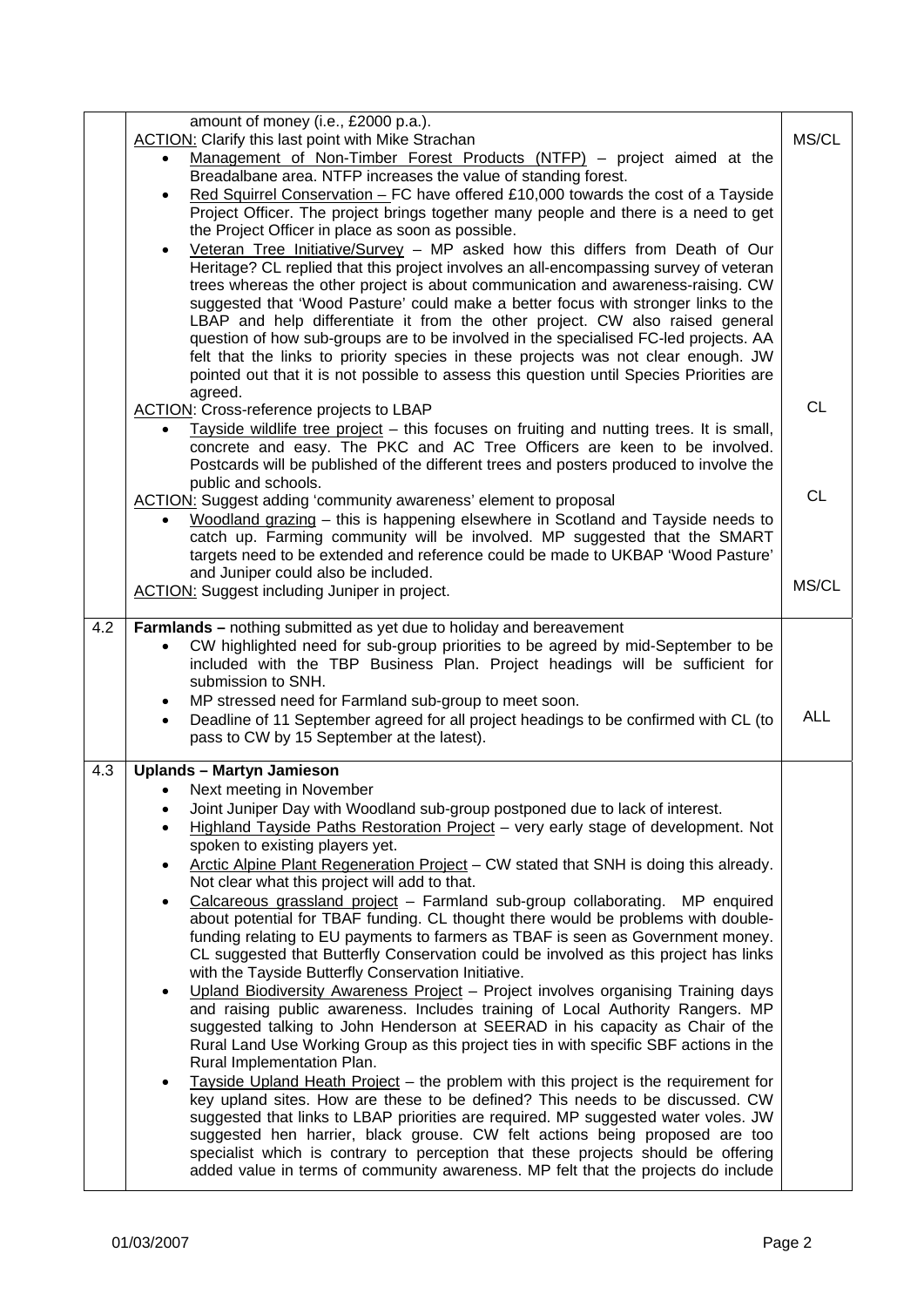|     | this element.<br><b>ACTION:</b> Suggest strengthening links to LBAP priorities                                                                                                                                                                                                                                                                                                                                                                                                                                                                                                                                                                                                                                                                                                                                                                                                                                                                                                                                                                                                                                                                                                                                                                                                                                                                                                                                                                                                                                                                                                                                                         | MJ |
|-----|----------------------------------------------------------------------------------------------------------------------------------------------------------------------------------------------------------------------------------------------------------------------------------------------------------------------------------------------------------------------------------------------------------------------------------------------------------------------------------------------------------------------------------------------------------------------------------------------------------------------------------------------------------------------------------------------------------------------------------------------------------------------------------------------------------------------------------------------------------------------------------------------------------------------------------------------------------------------------------------------------------------------------------------------------------------------------------------------------------------------------------------------------------------------------------------------------------------------------------------------------------------------------------------------------------------------------------------------------------------------------------------------------------------------------------------------------------------------------------------------------------------------------------------------------------------------------------------------------------------------------------------|----|
| 4.4 | Water & Wetlands - Jo Long<br>JL reported that her job-share partner will be starting on 6 <sup>th</sup> September. Not decided<br>yet which of them will take lead on sub-group.<br>Met with CL to discuss priorities which were sent to sub-group members. All projects<br>$\bullet$<br>have been discussed by sub-group.<br>A9 Otter Survey - MS reported that 20-30 otter deaths occur on the A9 p.a Deaths<br>$\bullet$<br>on other roads are common also. Suggested dropping 'A9' from the title. JL agreed.<br>CL agreed that it would be sensible to widen the project out on a pilot basis to<br>include other roads and get local communities involved. Project should include<br>reference to LBAP. MP suggested targets need SMARTening.<br><b>ACTION:</b> Suggest renaming, widening scope and SMARTening targets<br>Blanket Pond Survey - JL suggested renaming as Tayside Pond Survey. MP felt that<br>this is essentially a Newt project. MS reported that there are other locally important<br>pond species. JW pointed out that 60 days of consecutive survey are required to<br>ascertain whether Great Crested Newts are present at a site or not. CW felt that<br>there is little scope for public engagement with newt conservation as it is only known<br>at one site in Tayside. JL suggested that there was scope for extending that one site.<br>MP suggested including this project in the Tayside Pond Initiative (see below).<br>Tayside Ponds Initiative - this project links many small projects and offers good<br>opportunity for linking with schools. Agreed that newt habitat survey from previous | JL |
|     | project should be incorporated into this project along with survey element for<br>amphibians and dragonflies.<br><b>ACTION:</b> Suggest combining blanket pond survey and Tayside Ponds Initiative<br>Perth Lade Enhancement Project - A management group for this exists within PKC<br>$\bullet$<br>who are keen but need biodiversity guidance. Project offers good links with business<br>and education and potential for developing Lade as a green corridor. MP suggested<br>PKC could apply to TBAF.<br>River Earn Japanese Knotweed Eradication and Habitat Improvement - project                                                                                                                                                                                                                                                                                                                                                                                                                                                                                                                                                                                                                                                                                                                                                                                                                                                                                                                                                                                                                                               | JL |
|     | originates from anglers desire for better access. Looking at getting a student to do<br>the survey work. Giant Hogweed is also present so there is also a public safety<br>angle. CW said that Hogweed requires specialist treatment for eradication so public<br>could not be involved with that but it could be included in the survey element. MJ<br>suggested including Himalayan Balsam, JL agreed.<br><b>ACTION:</b> Suggest including Giant Hogweed survey and Himalayan Balsam eradication<br>River Tay Tributary Improvement Initiative - links many small projects. Includes a<br>look at the wider land use. It is hoped that the initial demonstration project will draw<br>others in, especially the anglers. JW suggested that the Water Framework Directive<br>will require people to start doing this work and this pilot project will be useful in<br>leading the way.<br>Salmon in the Classroom – CW reported that this is now self-sufficient with little need<br>$\bullet$                                                                                                                                                                                                                                                                                                                                                                                                                                                                                                                                                                                                                                        | JL |
|     | for TBP involvement except as a watching brief. JL pointed out that it is coming up<br>for re-funding. CW suggested that it will qualify for the Life Fund Promotions budget.<br>Leave it on the list until it is clear how the funding is going.<br>Mink Control – Project links with Fife project. MP suggested that as project includes<br>$\bullet$<br>water voles why not call it "Water Voles and Mink"?<br>CW reported that Nicky McIntyre, SNH suggested adding project on Freshwater<br>Pearl Mussel to Proforma. This is on SNH Species Framework and offers good<br>opportunity for awareness raising. As time is short, try emailing sub-group to get<br>agreement on adding this as a heading for the Business Plan submission.<br><b>ACTION:</b> Email sub-group re. last point                                                                                                                                                                                                                                                                                                                                                                                                                                                                                                                                                                                                                                                                                                                                                                                                                                          | JL |
| 4.5 | <b>Coast &amp; Estuary - Catherine Lloyd</b><br>Sub-group currently has no Chair therefore exists as an email group.<br>Swan Management Demonstration Project (Montrose) – PC reported that this work is<br>already done on a regular basis. CW agreed that this project has nothing to add to                                                                                                                                                                                                                                                                                                                                                                                                                                                                                                                                                                                                                                                                                                                                                                                                                                                                                                                                                                                                                                                                                                                                                                                                                                                                                                                                         |    |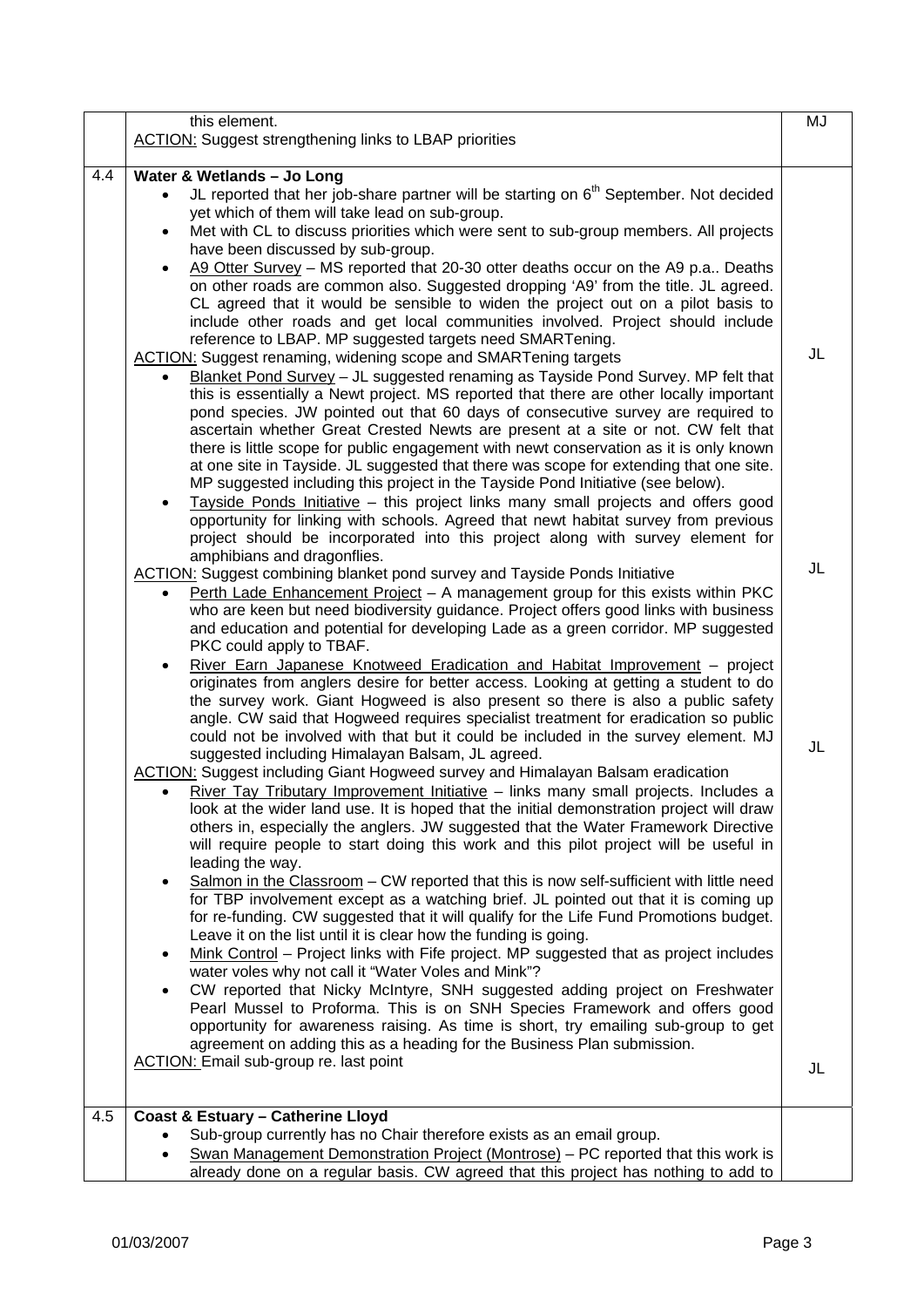|     | existing work.                                                                                                                                                                          |           |
|-----|-----------------------------------------------------------------------------------------------------------------------------------------------------------------------------------------|-----------|
|     | <b>ACTION:</b> - Delete project                                                                                                                                                         | <b>CL</b> |
|     | Wader and Wildfowl Audit of the Firth of Tay and Eden Estuary - JW reported that                                                                                                        |           |
|     | the area is an SPA therefore already covered. CW agreed that this is ongoing work.<br><b>ACTION:</b> - Delete project                                                                   |           |
|     | Montrose Tern Management Project - JW felt that it was not clear how this project                                                                                                       | <b>CL</b> |
|     | links with the habitat creation project in the area. CW felt that this project should                                                                                                   |           |
|     | focus on education of the public and raising awareness rather than habitat                                                                                                              |           |
|     | management. JL - rethink title, remove 'management'. AA suggested combining with                                                                                                        |           |
|     | Barry Buddon Tern Project as "Tayside Terns".                                                                                                                                           | <b>CL</b> |
|     | ACTION: - Suggest combining with Barry Buddon Tern Project as "Tayside Terns".                                                                                                          |           |
|     | Angus Cliff Walks and Geodiversity Trail - Trail leaflets proposed. Good link with<br>$\bullet$<br>Kinnoull. JL suggested widening scope by removing 'Angus' from title and pluralizing |           |
|     | Trail to Trails. MS expressed concern that Tayside Geodiversity may be too small to                                                                                                     |           |
|     | lead a much broader project. MP/CW said this needs to be decided by the sub-                                                                                                            |           |
|     | group.                                                                                                                                                                                  |           |
|     | ACTION: - Suggest widening scope of project to sub-group                                                                                                                                | <b>CL</b> |
|     | Coastal Golf Course Initiative - Biodiversity Day already held at Carnoustie. Project<br>$\bullet$                                                                                      |           |
|     | links to LBAP via Golf Course HAP. Wildlife brochure is going ahead after much                                                                                                          |           |
|     | pushing. JW questioned whether this is really a coastal project. CL indicated that the<br>project also links with woodlands and urban sub-groups. AA suggested these links              |           |
|     | be highlighted.                                                                                                                                                                         |           |
|     | Dune Habitat Restoration - This is a continuation of an existing project. CW<br>$\bullet$                                                                                               |           |
|     | questioned whether sub-group needs to be involved. AA suggested that a link with                                                                                                        |           |
|     | TBP can be helpful to projects. MP suggested that projects need to be categorised                                                                                                       |           |
|     | regarding the role of the sub-group. CW suggested putting a box on the proforma to                                                                                                      |           |
|     | indicate whether sub-group role was 'watching brief', 'support', or 'active                                                                                                             |           |
|     | implementation'.<br>ACTION: Amend proforma to include box for sub-group role                                                                                                            | <b>CL</b> |
|     | Eider Duck Monitoring (Montrose Reedbeds) - PC reported that work being done by                                                                                                         |           |
|     | AC Rangers.                                                                                                                                                                             |           |
|     | CW suggested including Corn Buntings in the coastal group. JW agreed that these                                                                                                         |           |
|     | are great birds for conservation as they tie together many issues. MP pointed out                                                                                                       |           |
|     | that it will need to be agreed who the Lead Partner will be. Group agreed to include                                                                                                    |           |
|     | Corn Buntings.<br><b>ACTION:</b> Include Corn Buntings as a coastal project                                                                                                             | <b>CL</b> |
|     |                                                                                                                                                                                         |           |
|     |                                                                                                                                                                                         |           |
|     |                                                                                                                                                                                         |           |
| 4.6 | Urban - Alison Anderson                                                                                                                                                                 |           |
|     | Urban Grassland Management - Linking theory and practice in a demonstration                                                                                                             |           |
|     | project. CL suggested including "biodiversity banks" as a term. MJ/JL suggested<br>linking project to 'Living Fields' and Scone Park projects. CL agreed. JL suggested                  |           |
|     | targets need SMARTening.                                                                                                                                                                |           |
|     | <b>ACTION: SMARTEN targets</b>                                                                                                                                                          | AA        |
|     | Green Kirk and Graveyard Initiative - CL has discussed with Serge Merone re.                                                                                                            |           |
|     | PLQT funding hence the comprehensive SMART targets. Project links with urban                                                                                                            |           |
|     | grassland.                                                                                                                                                                              |           |
|     | Green/Living Roofs - trying to raise awareness of this. Good local dimension as                                                                                                         |           |
|     | people can see biodiversity in a local context. JL reported that SEPA are looking at<br>green roofs as an option for them. PC asked if SEPA could be included as a partner.             |           |
|     | JL stated maybe. JL/PC/CL reported good sources of info. As EN website, Mayor of                                                                                                        |           |
|     | London website and www.livingroofs.org                                                                                                                                                  |           |
|     | <b>ACTION:</b> Clarify SEPA position on being a partner                                                                                                                                 | JL        |
|     | Local Patch Project - reinvigorating an existing project<br>$\bullet$                                                                                                                   |           |
|     | Practitioner Training - CW expressed concern that this is being done already<br>$\bullet$                                                                                               |           |
|     |                                                                                                                                                                                         |           |
|     | through the 'Sharing Good Practice' programme. What is the added value of sub-                                                                                                          |           |
|     | group doing this? MP suggested that this should be an education project. What are<br>the links to LBAP?                                                                                 |           |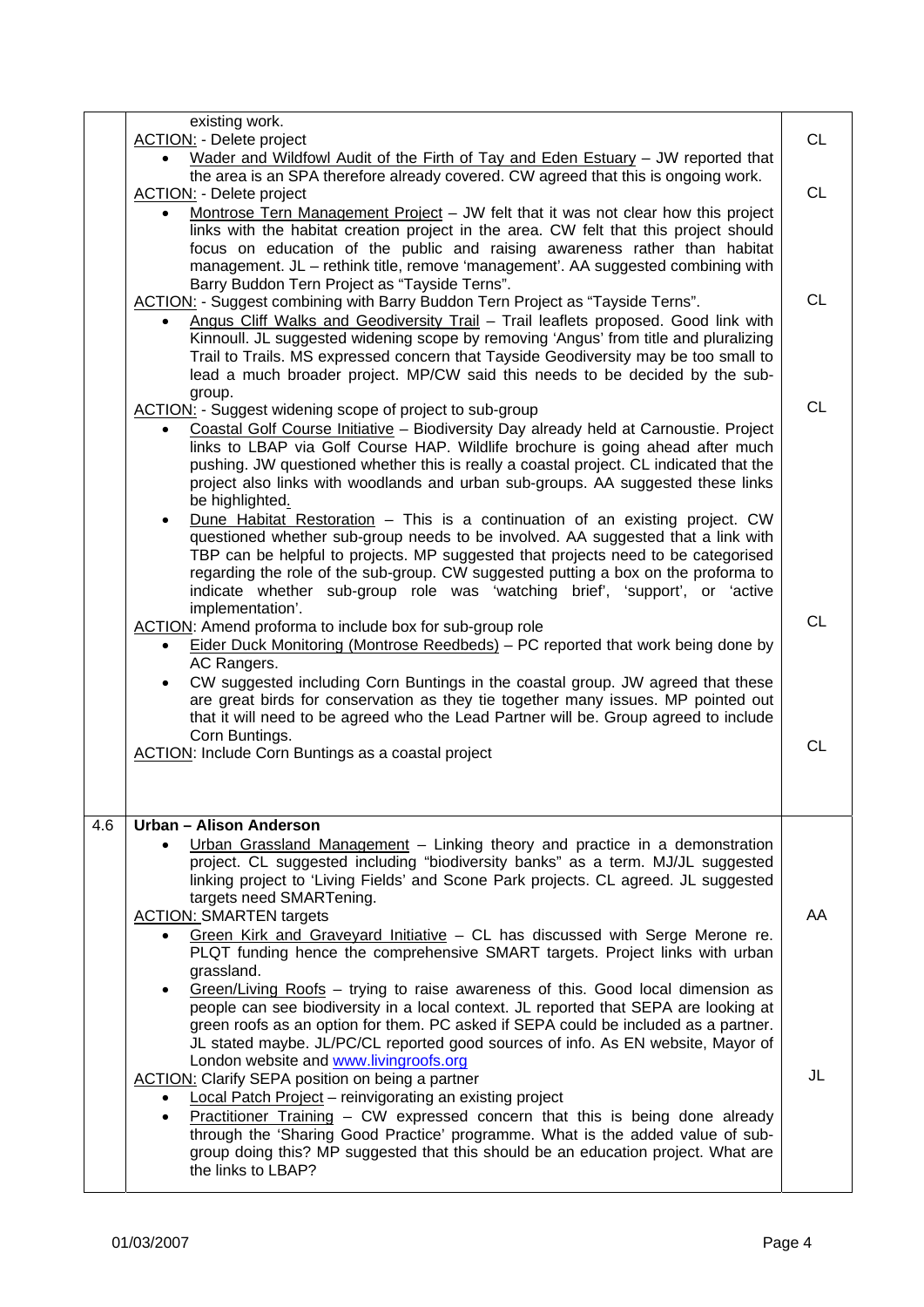|                        | <b>ACTION:</b> Clarify these points                                                                                                                                                                                                                                                                                                                                                                                                                                                                                                                                                                                                | AA        |
|------------------------|------------------------------------------------------------------------------------------------------------------------------------------------------------------------------------------------------------------------------------------------------------------------------------------------------------------------------------------------------------------------------------------------------------------------------------------------------------------------------------------------------------------------------------------------------------------------------------------------------------------------------------|-----------|
|                        | Swifts - JW suggested that link with House Sparrow would be possible through<br>nesting provision. CW agreed it would be good to include House Sparrow but better                                                                                                                                                                                                                                                                                                                                                                                                                                                                  |           |
|                        | as a separate project.<br>AA reported other projects in the pipeline: Invasive species, red squirrel,<br>watercourse, sand martins, community garden/orchards, acoustic ecology. These<br>have not been prioritised yet. CW suggested thinking about including bats as these<br>are high profile. MP questioned having another red squirrel project here. AA said<br>they wanted to keep them on the urban list as they are useful for attracting funding<br>and anyway the urban project would focus much more on public awareness.                                                                                               |           |
| 4.7                    | <b>Education - Catherine Lloyd</b>                                                                                                                                                                                                                                                                                                                                                                                                                                                                                                                                                                                                 |           |
| $\bullet$              | Sheltered Housing and Hospitals Biodiversity Project -<br>Wildlife Festival - This is the same principal as the Scottish Biodiversity Fortnight,<br>but would allow a greater focus on specific Tayside projects and species.<br>VisitScotland are keen but will not put up any money.                                                                                                                                                                                                                                                                                                                                             |           |
| ٠                      | <b>ACTION:</b> Reference against LBAP<br>Mammal Atlas - MS reported that 15,000 mammal records were to be put in a<br>database to be published on the internet. NBN is a possible route for publication<br>however this should be seen as a local initiative focusing on enabling local people to<br>check records in their local area. CW suggested that it may be possible to link other<br>records to this. AA pointed out that this would then provide momentum for a Local<br>Records Centre.                                                                                                                                 | <b>CL</b> |
| $\bullet$              | Countryside Bus - This is different to the Wood Bus in that as well as housing an<br>exhibition this bus would actually take people out to visit sites and enable them to<br>see the countryside from the top deck. Group wondered if the same bus could be<br>used rather than buying a new one.<br>ACTION: Ask if possible to use Wood Bus as Countryside Bus also.<br>Bee Wild Schools and Communities Project - This project pulls together wild<br>gardening projects that are not already covered by SNH.                                                                                                                    | <b>CL</b> |
| $\bullet$<br>$\bullet$ | Environmental Education Awards - MP suggested trying to attract a commercial<br>sponsor. Potential links include Bee Wild, Clacks project, In Bloom awards scheme.<br>Biodiversity Calendar - Sub-group partners were being invited to fund a month. AA<br>expressed concern that this is a process, not an output. MS suggested including in<br>Bee Wild project. Group agreed.                                                                                                                                                                                                                                                   | <b>CL</b> |
|                        | <b>ACTION:</b> Add as component of Bee Wild                                                                                                                                                                                                                                                                                                                                                                                                                                                                                                                                                                                        |           |
| Priorities list.       | <b>Discussion of Species Priorities</b><br>MP asked if there were any other species that should be added to the Suggested Species<br>JW - easy to identify bird species that link biodiversity objectives in each sub-group. The<br>current list has no upland species and terns are the only coastal one. But shouldn't it be the                                                                                                                                                                                                                                                                                                 |           |
| taken forward.         | sub-groups who decide which species?<br>MP - Yes. List offered as guidance only. Suggest sending list to sub-groups for guidance<br>and asking them to finalise priorities and return proformas with more SMART targets that are<br>fit for BARS, identification of linkages with other sub-groups, definition of sub-group role and<br>prioritisation of projects. Sub-groups should identify one or at most two Lead Partners for<br>each project as these will be responsible for BARS. Where there are clear actions and Lead<br>Partners for species included on the Suggested Species Priorities list, ask if these could be |           |
|                        | MS – what about a meeting to define the list?<br>CW - sub-groups should decide on species priorities<br>MS - what is the purpose of this list?<br>CW - it is intended as a starting point for discussion. Offered as species that sub-groups<br>might want to think about, drawn from the Species Framework consultation.                                                                                                                                                                                                                                                                                                          |           |
|                        | JW – list needs to be either an expert list or compiled by sub-groups alone. Need to be<br>aware of the power of lists.<br>MP - Let's go with projects submitted to date and commit to defining a Stategic Species List<br>for Tayside as a future initiative.                                                                                                                                                                                                                                                                                                                                                                     |           |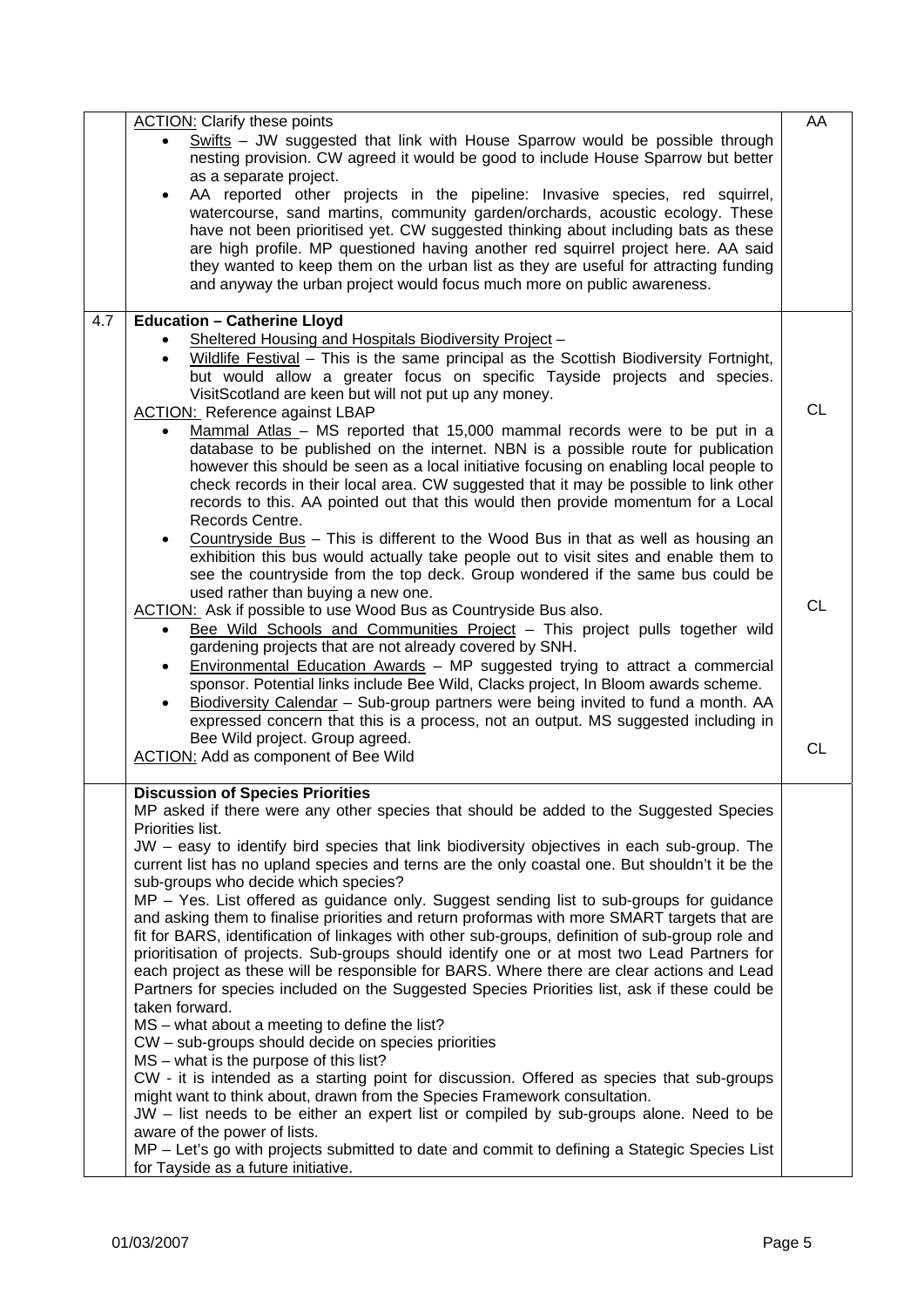|     | CW - yes and include in current submission to SNH that species priorities are being<br>considered and "additional actions may arise". Sub-groups need to be involved in                                             |                          |
|-----|---------------------------------------------------------------------------------------------------------------------------------------------------------------------------------------------------------------------|--------------------------|
|     | discussions on Strategic Species List right from the start as ownership of the list is important.                                                                                                                   |                          |
|     | MS - leave until the new year. In the meantime submit as agenda item for sub-groups to<br>discuss and put on agenda for next Steering Group meeting.                                                                |                          |
|     | ACTION: Include Strategic Species List for Tayside as agenda item for sub-groups.                                                                                                                                   | Sub-<br>group<br>leaders |
|     | ACTION: Include Strategic Species List for Tayside as agenda item for Steering Group.                                                                                                                               | JM                       |
|     | PC left during previous discussion.                                                                                                                                                                                 |                          |
|     | MS, MJ, AA, left after previous discussion<br><b>Finance</b>                                                                                                                                                        |                          |
| 5.  | Updated version to be sent out with minutes                                                                                                                                                                         | JM                       |
| 6.  | <b>Tayside Biodiversity Action Fund</b>                                                                                                                                                                             |                          |
|     | CL circulated SITA TBAF update as of June 2006                                                                                                                                                                      |                          |
|     | Press releases on projects in hand<br>$\bullet$                                                                                                                                                                     |                          |
| 7.  | <b>Website/Publications</b>                                                                                                                                                                                         |                          |
|     | CL meeting with designer in coming week. Currently 3500-4500 hits per week. HAPS<br>$\bullet$                                                                                                                       |                          |
|     | have been accessed and the Guide to Incorporating Biodiversity Regulations into                                                                                                                                     |                          |
|     | Local Services which is encouraging.                                                                                                                                                                                |                          |
|     | CL circulated leaflets 'Householder's Guide to Biodiversity' and 'Biodiversity: a<br>$\bullet$                                                                                                                      |                          |
|     | Developer's Guide.' 3,000 have been sent to each planning authority. CL has                                                                                                                                         |                          |
|     | retained 1,000 copies of each leaflet. These will appear on the website next week<br>and be rolled out across Tayside asap.                                                                                         |                          |
|     | MP noted that the Manual for Developers and Planners was still to be produced. CL                                                                                                                                   |                          |
|     | said this would be put in ring binder format to facilitate updating.                                                                                                                                                |                          |
| 8.  | <b>Local Sites Designation</b>                                                                                                                                                                                      |                          |
|     | Carry forward to next meeting                                                                                                                                                                                       |                          |
| 9.  | <b>Future Plans for Partnership</b>                                                                                                                                                                                 |                          |
|     |                                                                                                                                                                                                                     |                          |
| 9.1 | <b>First Tranche Review</b>                                                                                                                                                                                         |                          |
|     | <b>ACTION:</b> Remove from next meeting agenda                                                                                                                                                                      | JM                       |
| 9.2 | <b>Second Tranche Plans</b>                                                                                                                                                                                         |                          |
|     | Finalise $2^{nd}$ Tranche Plans by $30^{th}$ September. Plans missing need to have a line drawn<br>under them. Only species and habitats with AP's eligible for TBP must be included.                               |                          |
|     | <b>ACTION:</b> Finalise 2 <sup>nd</sup> Tranche Plans, website-ready, by 30 <sup>th</sup> September                                                                                                                 | CL/Sub                   |
|     |                                                                                                                                                                                                                     | -groups                  |
|     | Consultative Drafts for next round will be issued from 1 <sup>st</sup> October on the website. Deadline<br>for comments is 15 <sup>th</sup> November. Draft plans to be ratified by Steering Group at next meeting. |                          |
| 10  | <b>AOCB</b>                                                                                                                                                                                                         |                          |
|     | <b>Steering Group circulation list</b>                                                                                                                                                                              |                          |
|     | CW asked whether sub-group members should be included on the Steering Group circulation<br>list. Group agreed that sub-group leaders should have the responsibility of disseminating                                |                          |
|     | information to sub-group members.                                                                                                                                                                                   |                          |
|     |                                                                                                                                                                                                                     |                          |
|     | ACTION: Circulations to be sent to sub-group leaders with a prompt reminding them to                                                                                                                                | JM                       |